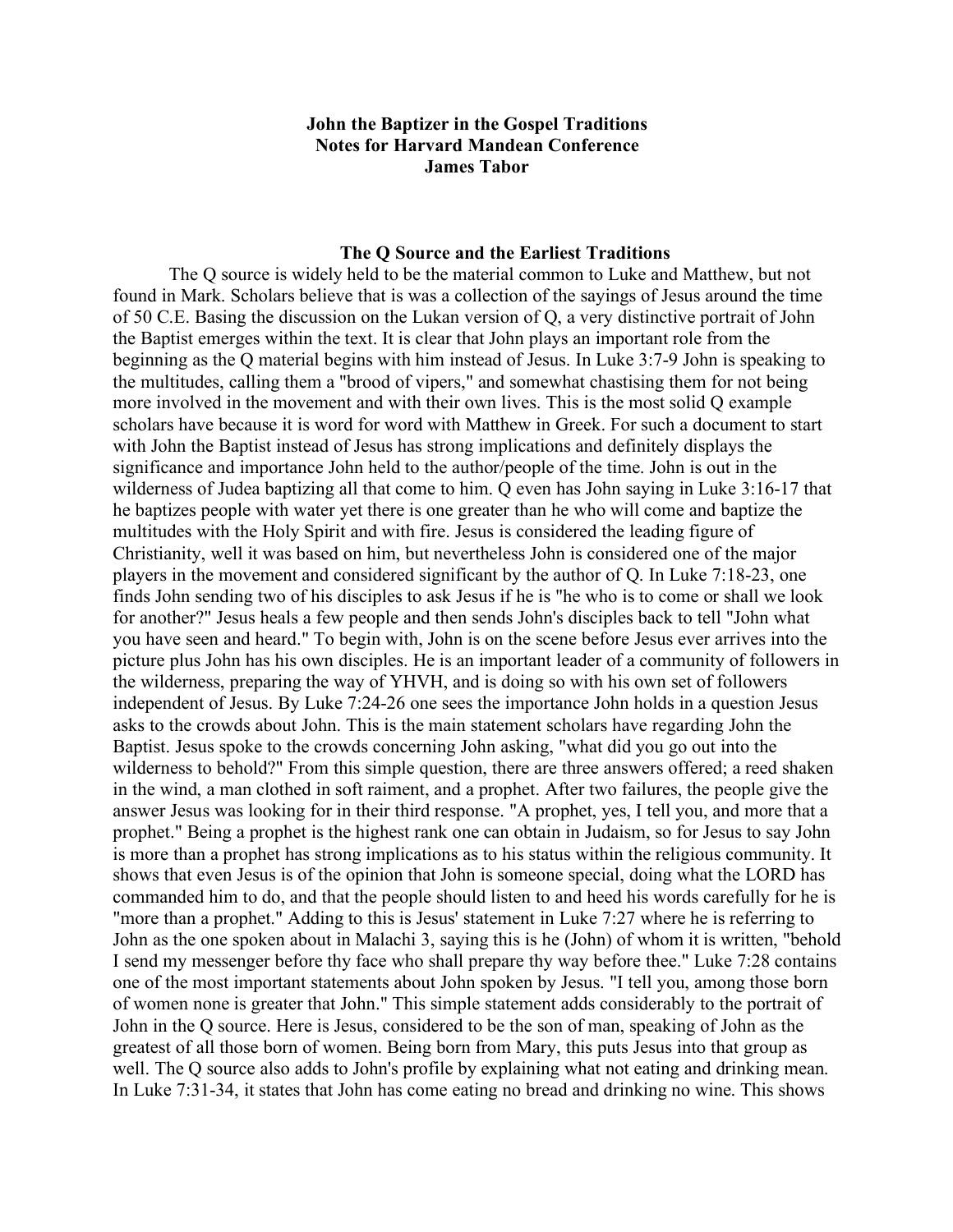the reader that John was a vegetarian and abstained from wine, unlike the Son of man and others who are considered gluttons and wine bibbers. Also an important addition to the role John plays is Luke 16:16 where it reads "the law and the prophets were until John; since then the good news of the kingdom of God is preached, and every one enters it violently." Here is an excellent verse showing the status John was afforded. Reading this, one notices that it is John who has brought a new covenant to the land of Israel and not Jesus. In addition, Luke 11:2-4 has Jesus' disciples coming up to him asking to be taught the prayer John taught his own disciples. Here we have Jesus' own disciples asking him not for his own prayer, but the one John taught his disciples and Jesus begins "when you pray, say…" Preserved here is quite possibly the very prayer John taught his disciples and it is of such importance that the disciples of Jesus wish to learn it too. There are a handful of teachings throughout Luke that are attributed to Jesus but are without any context. Scholars have suggested that these could very well be the original teachings of the Baptist. Some of these teachings are like blessed are the poor (6:20), be merciful (6:32), a blind man can not lead the blind (6:39), do not be anxious about your life (12:22), and no servant can serve two masters (16:13). It can and has been argued that these could have come from John. He and Jesus have geographic connections - Wadi el Yabis and the Jordan River. Family wise their mothers are related, both baptize, and both have disciples. Both carry very thematic teachings like care for the poor, repent and baptize, accept sinners, and the coming kingdom. It could be that these were the original teachings of John and are attributed to Jesus because he picked them up when he picked up the Baptist movement when John was arrested and imprisoned by Herod. Luke 3:10-14 is what scholars label as "maybe Q" - at least entertained as being a possible part of Q but not exactly fitting the definition. It is the only major teaching of John scholars can ascribe to him without doubt. This teaching contains many of the same themes as the various other teachings as stated above, attributed to Jesus but without any context. Here one can see John is telling the people if "you have two costs, give one away," that sinners (tax collectors) are welcome in the kingdom also, and not to take money under false pretenses. Luke 7:29-30 is also with the "maybe Q" group of texts. Although set in parenthesizes, these too sound familiar to 3:10-14 above in that sinners (tax collectors) are accepted because they had been baptized by John and that the Pharisees and the lawyers had rejected God's purpose since they rejected the baptism of John. Given such evidence, one can draw the conclusion that such teachings could be from the original Q source and that the various other out of context teaching running throughout Luke 6, 11, and 12, which are attributed to Jesus, could actually be those of John the Baptist.

## **The Markan Contribution**

Mark contains many notable additions to the Q portrait of John. This gospel was written around 70 C.E. and has the tendency not to tell the reader secrets, instead letting them figure things out for themselves. Mark 1:2-3 is crediting Isaiah with a prophecy that isn't entirely his own. Instead, it is a combination of Isaiah 40:3 and Malachi 3:1. "Behold I send my messenger before thy face who shall prepare thy way, the voice of one crying in the wilderness: prepare the way of the Lord, make his paths straight. Mark is utilizing a Qumran (pesher) style of combining texts to get his message across to the reader. He does this as an introduction to John (like Q he begins with John the Baptist). From Mark, scholars are able to add to their professional portrait of John and one of the first examples if Mark 1:6. It reads, "now John was clothed with camel's hair and had a leather girdle around his waist and ate locusts and wild honey." Mark is describing some of the physical characteristics of John's daily life in the wilderness of Judea. Scholars learn what he wore while "preparing the way" and what he ate (since it is already know that he neither ate nor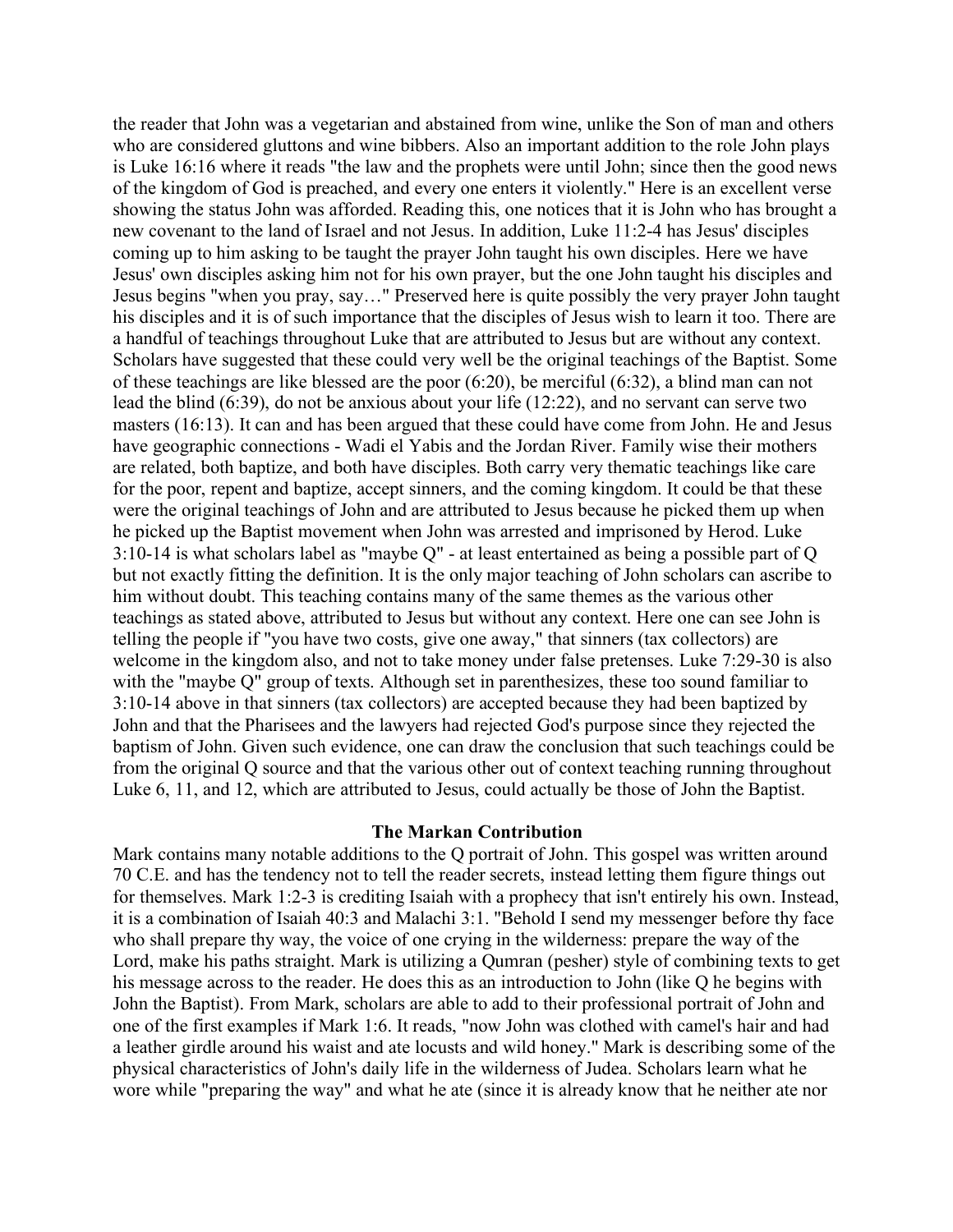drank) "locusts and wild honey." As a side note, locust in Greek is akris and manna is ekris (only one letter difference) - it is possible that the Greek was translated incorrectly and John ate manna (honey wafer) instead of locusts. Mark 1:9 also adds to the portrait that John in the Jordan baptized Jesus of Nazareth. After Jesus came out of the water, he saw the Spirit descending upon him like a dove, Mark 1:10-11. Here, Mark is relaying to the reader that this is more of a personal disclosure to Jesus in that only Jesus saw the spirit and the voice said, "thou art my beloved son." Mark has Jesus in 1:14 coming onto the scene after John was arrested - almost signaling that since the main person/teacher (John) is removed from the scene, now one must come to take up the movement. Mark contains a wonderful story of John's capture and subsequent death by the hands of King Herod. Mark 6:14 introduces the plot in that Jesus has been preaching and casting out demons and when Herod heard of it, some said, "John the Baptizer has been raised from the dead." Then in Mark 6:16-29 the fate of John is told in detail this is a very important addition to our running portrait of John the Baptist. Josephus records that Herod seized John and most likely took him to his palace/fortress Machaerus. While there, Herodias' daughter danced seductively for Herod and in return he promised her anything, up to half of his kingdom. She asked for the head of John the Baptizer on a platter at the instruction of her mother (presumably because of his rejection of Herod and Herodias' relationship). To stay true to his word, Herod sent a soldier to behead John and brought it in on a platter as requested. The reader is also made aware that after this had taken place, John's disciples came and took his body and laid it in a tomb. Another interesting addition Mark makes is Mark 8:27-30. Jesus and his disciples were heading to the village of Caesarea Philippi and he asked them "who do men say that I am?" Their first answer was "John the Baptizer." Presented here is a strong indication of the importance John had in his time that the disciples and general public would say that Jesus was John the Baptist. John had done many great things in the desert (preaching, baptizing, etc.) and when Jesus comes along doing similar actions, the people begin to think John has come back from the dead in another form. Some scholars have even suggested that John and Jesus looked similar physically. From these reports, the general public, disciples, and even King Herod feel that John the Baptist has come back from his execution and if Jesus and John did in fact look similar, it would make sense that such reports would begin to circulate. Mark 9:9-13 details a conversation between Jesus and his disciples regarding the scribes recording that Elijah must come first. Jesus says to them (Mk. 9:12) that "Elijah does come first to restore all things" and then poses a question (Mk. 9:12) "how is it written of the Son of man, that he should suffer many things and be treated with contempt?" He is alluding to Daniel 7:13 "I saw one like a human being coming with the clouds of heaven," yet the Son of man is not suffering in that text. He then goes on to say in Mark 9:13, "but I tell you that Elijah has come and they did to him whatever they pleased, as it is written of him"(Zechariah 13:7). Jesus is clearly hinting here that John is Elijah return but as it is written of him? Scholars are not sure what this is in reference to, but there are four suffering servant hymns - Isaiah 42, 49, 50,53. Jesus may not be referring to a specific line of text, but a combination of these Isaiah hymns to form a "corporate role" so to speak for any servant of God, here John. Mark is showing the reader the importance John not only held to his disciples, but the high regard that Jesus himself held John to be. Finally in Mark 11:27-33, the chief priests, scribes, and elders confront Jesus asking "by what authority are you doing these things or who gave you this authority?" It is as if John is the benchmark test against which all things are measured and if you cannot speak to that, then Jesus will not speak to you. Mark is giving the information as he received it. He is not pushing an objective per se, it appears as though he presents the material fairly - showing the events in John's life and portraying the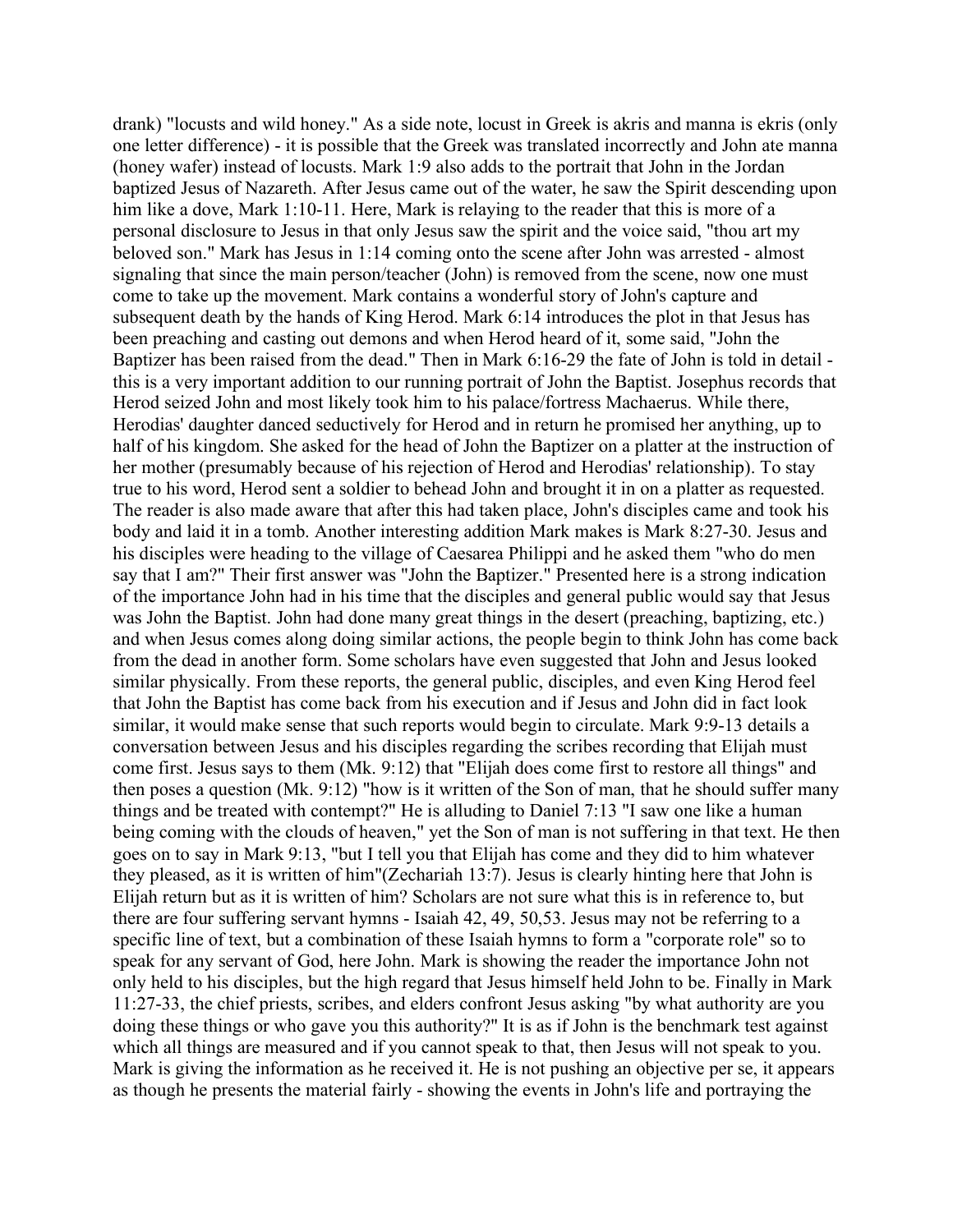events in Jesus' life without editing either for a specific purpose. From Mark (as discussed above), scholars have learned a great deal relating to John's clothing, his diet, disciples, and the manner in which he met his death. Also, readers are shown the importance in which John was held to his own disciples, the public at large, to Herod, and even to Jesus. From Mark, scholars are able to draw a fairly detailed and complete profile of who the historical figure of John the Baptist was.

# **Matthew's Editing: A Theological Construct**

Matthew incorporates the Mark and Q material without any major problems. These two sources are complementary to each other, with Q laying the foundation portrait of John through his sayings, teachings, role and Mark coming in with additional material concerning John's life and importance to the people, building upon that foundation a more complete composite of the historical figure. For the purposes of Matthew's objective, Mark and Q are like two interlocking pieces of a puzzle; although separate works, they come together easily and are indeed compatible/complementary to each other. Matthew does have an objective he is pushing throughout his material and it is readily apparent to even an unskilled observer. As an overall blanket statement, it could be said that Matthew "sanitizes" Mark. He is pushing the notion that Jesus must increase and John must decrease. Whenever there arises a problem in conflict with this, Matthew tends to eliminate such problems and offers explanations/clarifications in some instances, more on that in a bit. Matthew generally leaves the material, as it is when nothing bothers his intentions, but opts to rewrite when a conflict arises. His utilization of the Q source (teachings) usually stay the same, however he shortens Mark (stories). However, Matthew does keep many of the same elements of Mark and Q, most notably the clothes and food, baptizing, arrest of John, and fasting are all the same. Now on to some specific examples of the differences. Matthew 3:3 is using the same basic quote as Mark attributed to Isaiah and the difference here is Matthew is only quoting Isaiah and not a combination of that and Malachi. Here he is removing the appearance of ignorance. Matthew 3:7 has John calling only the Pharisees and Sadducees a "brood of vipers." In Q, everyone is called this - clearly Matthews intention is to slam the other religious sects of Judaism (as he does later in Ch. 23). One of the major differences Matthew has is in his explanation of the baptism of Jesus by John. Chapter 3:13-17 records this event and Matthew adds his own little twists. First, he feels the need to explain why Jesus would need to be baptized (for he is without sin right?). Jesus comes saying (Mt. 3:15) "for thus it is fitting for us to fulfill all righteousness." In 3:17, the voice from heaven came making a public announcement, as opposed to the private disclosure in Mark saying, "this is my beloved Son." Matthew 11:12-13 differs from Q (Lk. 16:16) in that Q has John bringing the new covenant and here it only has the prophets prophesizing up until him and not "since then the good news of the kingdom is preached" as in Lk. 16:16. Matthew 11:18-19 tells the reader that John came neither eating nor drinking, differing from Q (Lk. 7:31-34) where one is told what he did not come eating (bread) of drinking (wine). In Matthew 14, the death of John is shortened but has no emphasis change. Another major difference in Matthew is that in 17:9-13, he does have Jesus saying John is Elijah already come but drops the Mk. 9:13 comment "as it is written of him." The final major difference is that he completely drops Luke 3:10-14 "maybe Q" from his writings. This is certainly an important teaching of John and one of the only solid examples of such and there exists no trace of it anywhere in Matthew. Throughout all of Matthew's skillful edits/modifications, it would appear that his concerns are that his Lord Jesus must be set above all others, including John the Baptist. In this regard, he does not include the birth of John, he has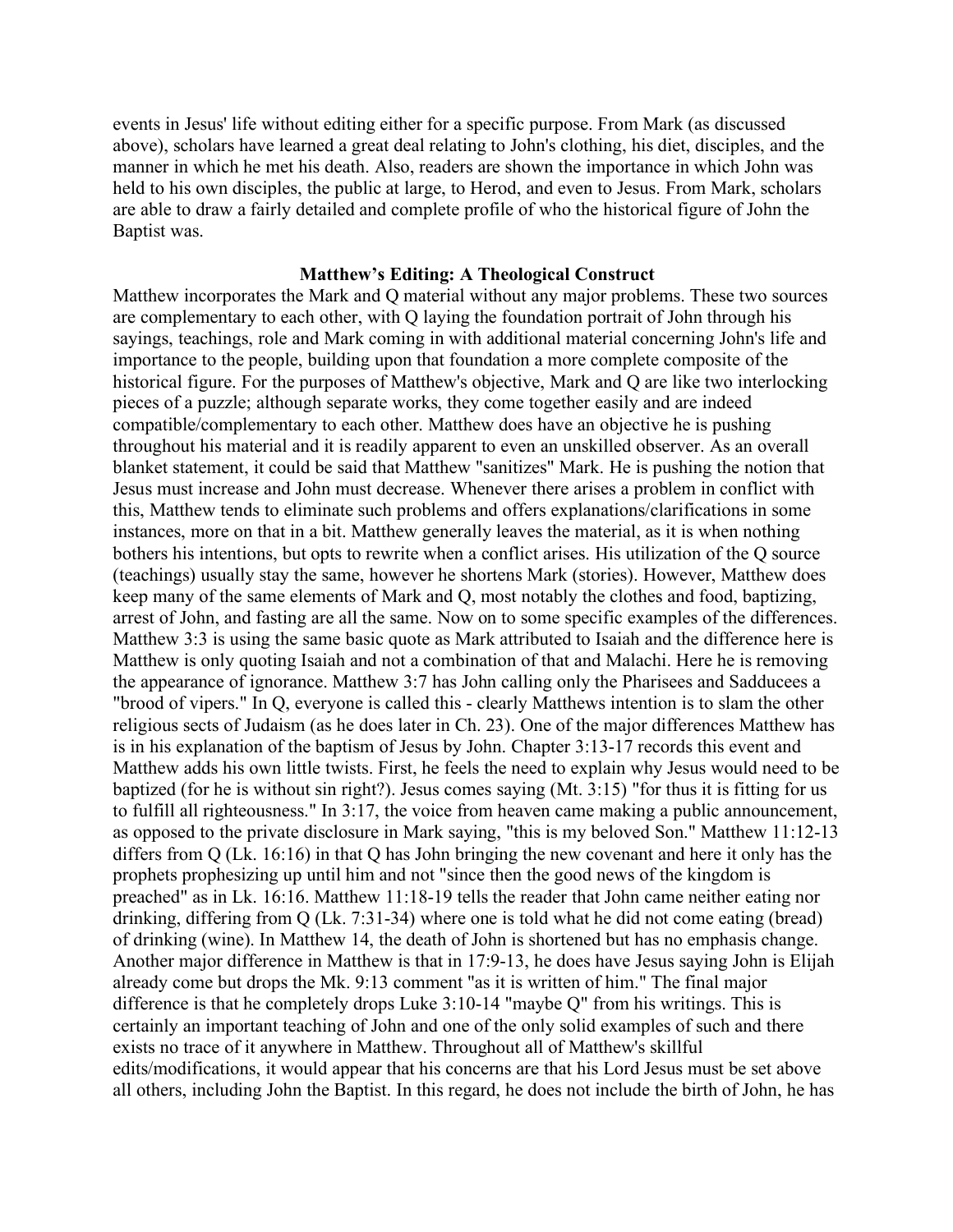nothing about the suffering of John, and shortens the John material to give the reader less of it as to emphasize Jesus. Matthew shortens Mark's stories (sanitizes Mark) and keeps Q's teachings pretty much the same. He shortens, edits, eliminates problems, and explains an conflict that would make Jesus appear less.

#### **Later Developments**

Beyond the Biblical traditions there are numerous later sources relating to John the Baptist and the world surrounding him during the early first century of the Common Era. Each ancient source contributes its own distinct view and piece of the historical puzzle of recreating the life, mission, and teachings of John. We now need to look back from a historical-critical point of view to see what can be known about John the Baptist and how we know it. Some of these major sources include Q, Mark, Matthew, Thomas, Josephus, Pseudo-Clementines, Infancy Gospel of James, Shem-Tov Matthew, and later gospels of the Ebionites, Nazoreans, and Hebrews. Each one presents its own unique depiction of John and events surrounding his life and will be examined closely. Starting with biblical material, the Lukan version of Q should be examined first. In 7:24-26, Jesus is speaking to a crowd of people concerning John and asking what it is they went out to the wilderness to see? He asks the same question three times and finally says John is "more that a prophet." Jesus also tells the crowd in 7:28 that "among those born of women none is greater that John." From Q, it is learned John "came eating no bread and drinking no wine." In 16:16, it states "The law and prophets were until John came; since then the good news of the kingdom of God is proclaimed." A possible original teaching by John the Baptist may be found in 16:18 (although not formally considered part of Q) and it reads, "anyone who divorces his wife and marries another commits adultery, and whoever marries a woman divorced from her husband commits adultery." Finally, from Q scholars are presented with a prayer, by Jesus, which John taught his disciples - "Father, hallowed be thy name, thy kingdom come. Give us each our daily bread; and forgive us our sins, for we ourselves forgive everyone who is indebted to us; and lead us not into temptation." Mark also presents various traditions on John the Baptist. From Mark, one learns John appears and is baptizing in the wilderness (1:4). An important commentary on John's clothes is contained in 1:6 where it describes garments of "camel's hair with a leather girdle around his waist." It goes on to state he ate locusts and wild honey. Scholars are also able to retrieve from Mark traditions of his baptism of Jesus in the Jordan river, Herod's arrest and execution of John because of Herodias, and that John's disciples fast while those of Jesus do not (2:18). Matthew too contains biblical material concerning John. Here is found references to John's clothing of camel hair and a leather girdle and to his dietary habits of eating locusts and wild honey. John's baptism is explained as a baptism of repentance (3:11) and that he baptizes Jesus (3:13). Found in 11:9-12, Jesus is addressing a crowd, telling them John is indeed more than a prophet, among those born of women there has risen no one greater than John, and the law and prophets were until John. Matthew also portrays John coming neither eating nor drinking (11:18). From Matthew, one learns of John's arrest (14:3), his objection to Herod's adultery (14:4), and his death at the request of Herodias (14:5-13). Finally, in 17:12, Jesus is speaking with the inner three concerning Elijah's coming and says "Elijah has already come," referring to John. The last biblical material on John comes from Luke-Acts. From this material it is known that John is six months older that Jesus and their mothers (Mary and Elizabeth) are related, cousins perhaps. In Luke 1:80 it is revealed John grew up in the wilderness from childhood and remained there "until the day of his manifestation to Israel." Luke 1:15 explains John as being given a Nazirite vow (while still a child) and as a requirement of that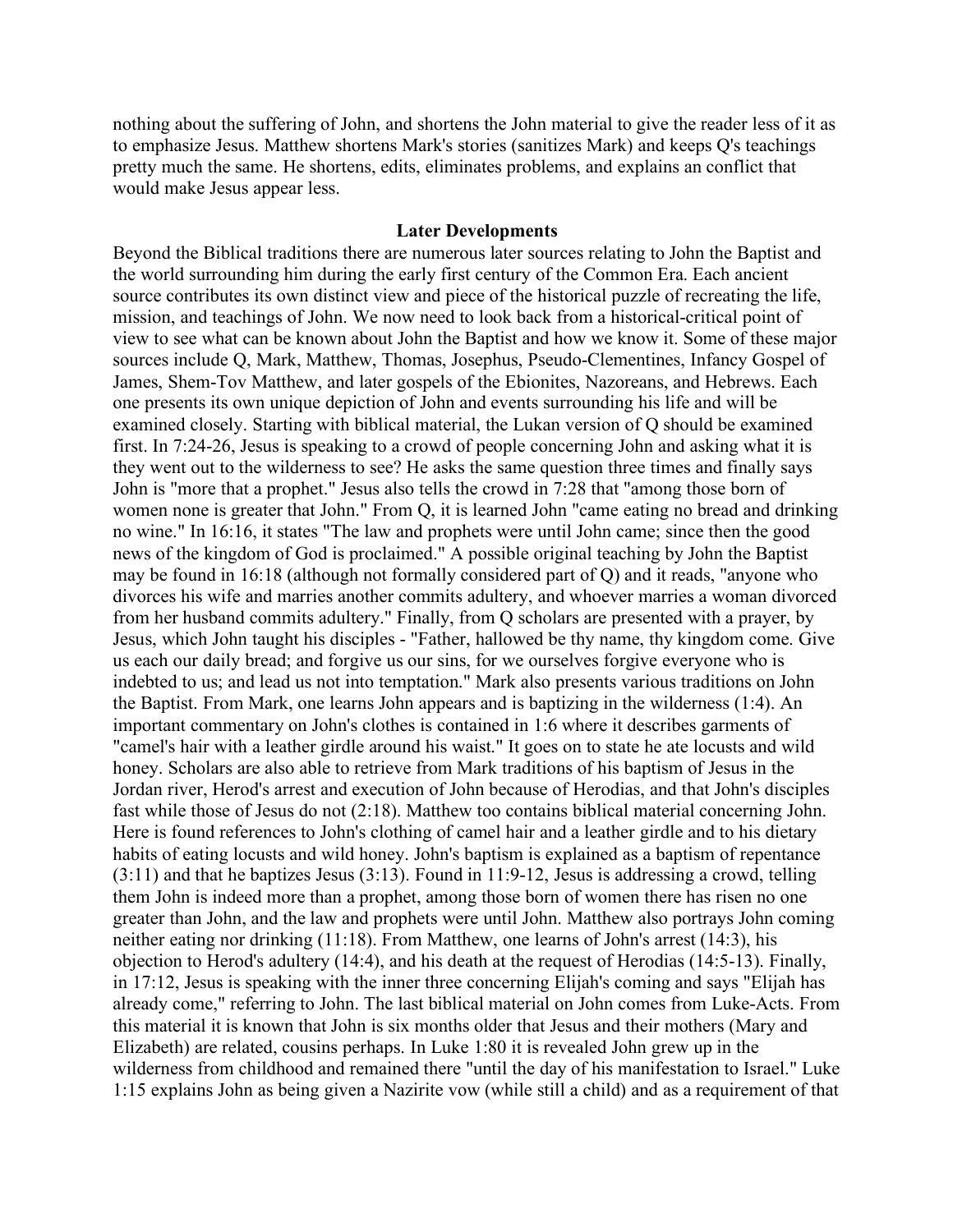vow "he shall drink no wine or strong drink." John's baptism is for repentance and appears to be the only one taught in Alexandria and known to Apollos until his meeting with Paul (Acts 18:24- 19:1). Knowledge of John and his role in the early "Christian" movement would not be possible by a study of biblical material alone. Continuing the search, we find a wealth of independent and secondary sources that contain numerous references to John the Baptist. First on this list is the Gospel of Thomas, which like Q is a sayings gospel containing 114 sayings of Jesus. It was discovered in 1945 near Nag Hammadi, Egypt where it is believed they remained buried since the 4th century. Only one in the entire gospel explicitly reefers to John. In 46:1-2 it reads, "Jesus said 'From Adam to John the Baptist, among those born of women, no one is so much greater than John the Baptist that his eyes should not be averted'." Thomas 52:1-2 is not specifically about John the Baptist, yet may be read as referring to him indirectly. It states, "his disciples said to him (Jesus) 'Twenty-four prophets have spoken in Israel and they all spoke of you.' He said to them 'you have disregarded the living one who is in your presence, and have spoken of the dead'." Next comes the respected Jewish historian Josephus. There are two copies of his work: one Greek and the other Slavonic, each adding information to this evolving story. First, in the Greek version we find a reference to John in Antiquities of the Jews - written in the 90's while Domitian is in power. This work is a little more liberal with information than the earlier Jewish War and as such might be the reason John is mentioned. King Herod's army had a battle with the neighboring King Aretas and Herod suffered a military defeat. Josephus records that some of the Jews thought the destruction of Herod's army came from God as a punishment of what he did against John. Herod feared John's influence over the people and as a result had John sent out to Macherus where he was eventually beheaded. Recorded in the Slavonic version of Josephus we find that John would not allow wine or intoxicating drink anywhere near him. Also, that his lips "knew no bread," so much so that he did not even eat the unleavened bread traditional at the Passover feast. It is recorded John put animal's hair upon his body wherever it was not covered by his own hair. John dipped or cleansed the people who came to him in the waters of the Jordan. Slavonic Josephus also records that John ate only natural things: locusts and wild honey. The group of writings known as the Pseudo-Clementines claim to be the work of Clement (of Rome). Possibly written in the early 3rd century, the works, valuable for our purposes, record a discussion between Peter and Clement regarding Jewish sects and the disciples of John the Baptist. The first of two references records in 1.54.8, "Now the pure disciples of John separated themselves greatly from the people and spoke to their teacher as if he were concealed." Could this be an early reference to the Mandeans? The second reference comes from 1.60.1-4 where the disciples of John are talking with the disciples of Jesus and saying, "He (John) is the Christ and not Jesus…just as Jesus spoke concerning him, namely that he is greater that any prophet who had ever been." They also say John is greater than Moses and Jesus and therefore he is the Christ. Another interesting source to be considered is Shem-Tov's Hebrew Matthew. Written in the 14th century, a treaties written by Shem-Tov contains a Hebrew version of the complete text of Matthew. It contains several differences from the Greek copy of Matthew regarding John the Baptist. In 11:11 Jesus says, "among all those born of women none has risen greater than John the Baptist." Shem-Tov's version ends the sentence here without adding the phrase concerning those least in the kingdom being greater than he. Recorded in 11:13 it states, "For all the prophets and the law spoke concerning John" unlike the Greek version's "law prophesied until John." There exist other early Christian literature classified as "gospels" which need to be examined in addition to the earlier gospels (Q, Mark, Matthew, Luke-Acts, and Thomas). These later gospels were probably written during the 2nd century C.E. and appear to be somewhat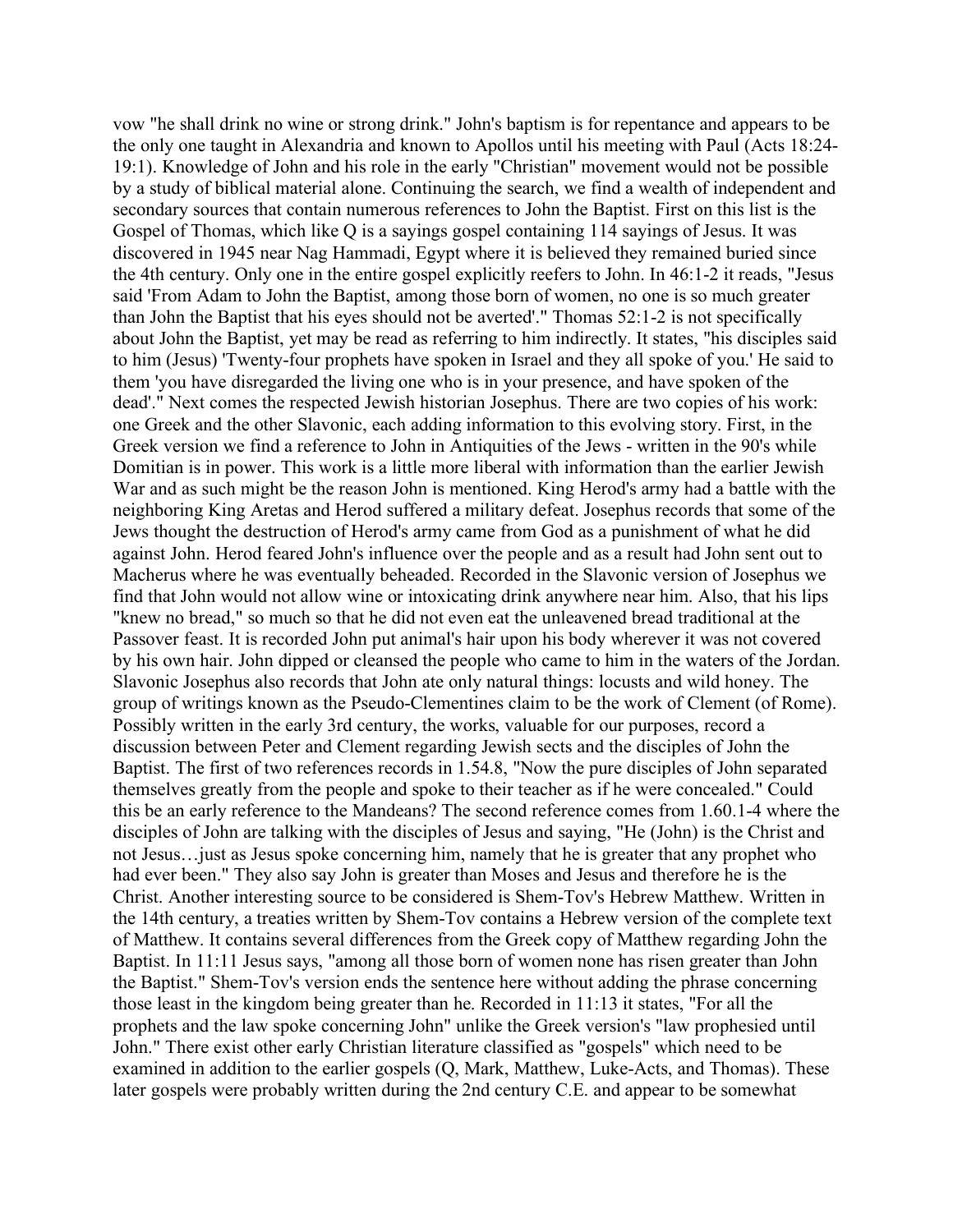dependent (literally) upon the earlier Gospels. The first of these is the Gospel of the Ebionites. Epiphanius quotes passages of the Gospel of the Ebionites (sect of Greek speaking Jewish-Christians) in his work Heresies and is the reason scholars are able to have the three fragments concerning John today. In 30.13.6, the reader is made aware that John was baptizing for repentance in the Jordan River during the days of King Herod of Judea. The names of John's parents are mentioned here as being Zechariah (a priest) and Elizabeth. The next fragment, 30.13-4-5, records John wearing a garment of camel's hair and a leather belt around his waist and that he are wild honey and manna with oil (not locusts as in other writings). In the third and final fragment, 30.13.7-8, Jesus comes and is baptized by John. Next is the Gospel of the Nazoreans, which was probably written for Jewish-Christians, and scholars have a fragment of this work as recorded by Jerome in his work Against Pelagius. It is recorded that "John the Baptist baptized for the remission of sins" and he baptized Jesus (3.2). Jerome also records, in his Commentary of Isaiah, a quote from the Gospel of the Hebrews. Though John the Baptist is not specifically referenced, Jesus' baptism is and that event is generally held that John is the one who performed the duty. The Gospel of the Hebrews has the Holy Spirit coming upon Jesus as he emerges from the water as if he were the perfect human (human to divine: Aryanism). Last of these later gospels is the Infancy Gospel of James of Protoevangelium of James, which claims to have been written by Jesus' brother James. This was probably done so to give the work some creditability because James was the leader of the Jerusalem Church after the death of Jesus, although he is doubted as having actually written it himself. Two passages in this work deal directly with John the Baptist. In the first, 22:5-9, the name of John's mother is given as Elizabeth and it tells of how she hid John from Herod as he was slaughtering infants (for fear he too would be killed). In the second passage, 23:1-9, John's father's name is recorded as Zechariah and it is told Herod had Zechariah killed for not revealing where his son had been hidden. Taking a step back for a moment, we can now see the magnitude John plays in the history of the early "Christian" movement. An examination of the references to him, accompanied by their respective authors has just been presented. However, a question must be posed at this stage, what does this all mean? Armed with this knowledge, what can we say about John (what are the facts, how do we know them, and in what way are they presented)? Looking individually at the major source materials with a critical bye makes any reader question the accuracy of any one account, yet taken as a whole, the materials, texts, and traditions all push certain motifs and facts surrounding the life of John the Baptist. Although each text, source material, of tradition presents its own version of the occurrences surrounding John, we are able to extract the core meaning from such sources and can confirm their validity by cross-checking these with other known reliable sources. Certain aspects about John, his life, career, mission, practices, and teachings are held to be "true" with reasonable certainty, indisputable if you will. Scholars know the John was born in Israel to a mother and father named Zechariah and Elizabeth. He is living in the wilderness for most of his life. John is baptizing people who come to him in the Jordan River for the remission of sins/repentance. Jesus came and received his baptism from John in the Jordan River. John's clothes consisted of a garment made of animal's hair, most likely camel's hair, with a leather belt around his waist and his diet consisted of wild honey and something else (manna or locusts/ekris or akris). We know that John came neither eating bread nor drinking wine (or intoxicating drink). It is also known that John objected to Herod's taking of Philip's wife and viewed it as an act of adultery. In reaction, Herod had John arrested and imprisoned (most conceivably at the desert fortress Macherus) and eventually ordered John beheaded. Scholars know John the Baptist was held in high regard by the people of Israel during his time and thereafter evident by the large